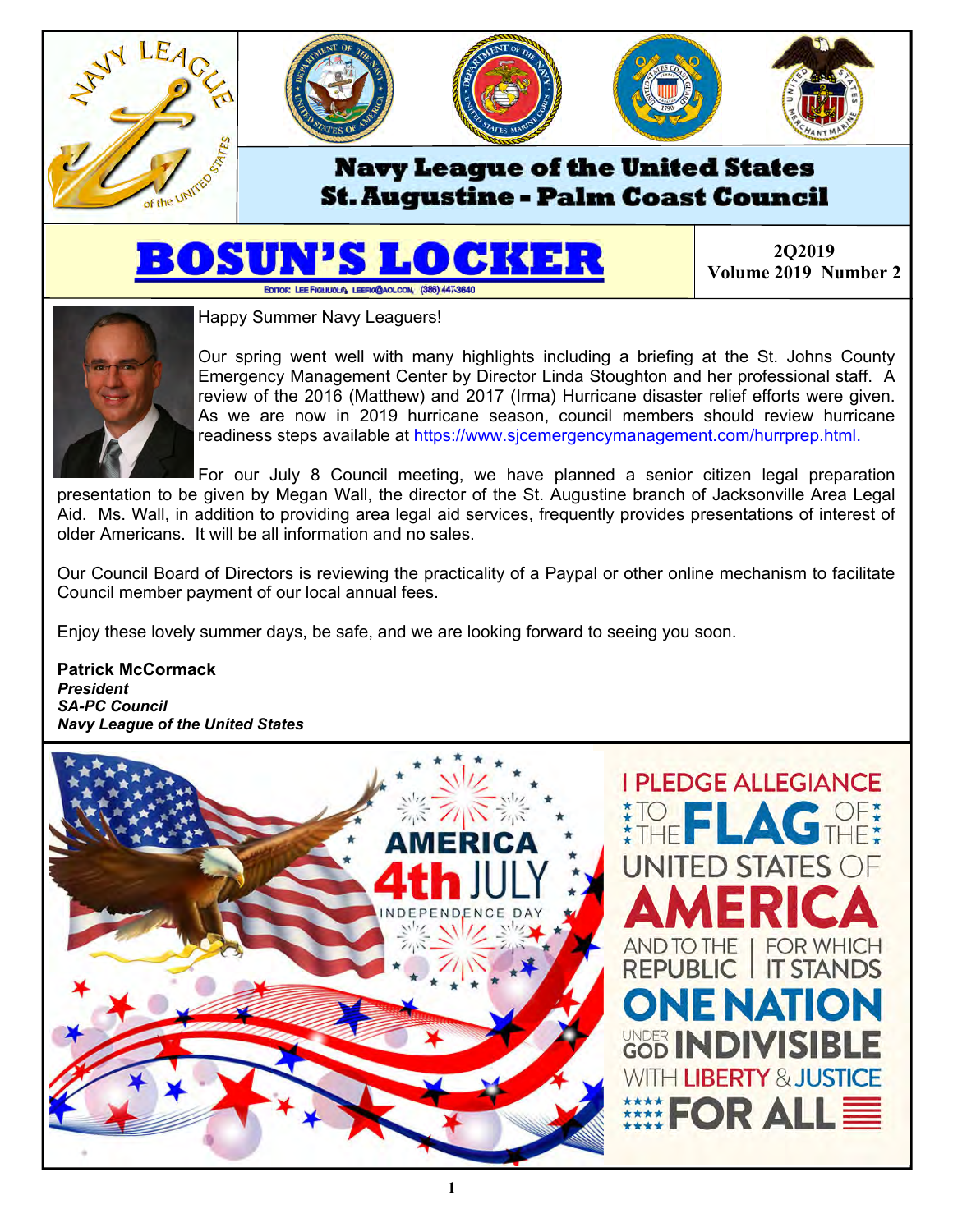## *USS THE SULLIVANS (DDG 68):*



On March 25th, FC1(SW) Zakary Briggs of the USS THE SULLIVANS was recognized and proudly presented with the 2018 SOY Award. The awards presentation took place at port side NS Mayport. FC1(SW) Briggs was presented with an honorary SOY plaque and a gift packet, including a \$100 bill as a gift recognizing him for his achievement, dedication, and service.

The photo on the right includes Gary Cohn, Council Liaison to the USS The Sullivans; FC1(SW) Zakary Briggs, USS The Sullivans Sailor of the Year for 2018; and CDR Pat Eliason, Commanding Officer of the Sullivans.

In addition to the SOY award, the council also presented SOQ awards for 2018 and the first quarter of 2019 to the following sailors:

 DS3(SW) Nathan Washington, 2018 SOQ IT1(SW) Ladale Fitzgerald, 2018 SOQ HM3(SW) Marci Seymore, 2018 SOQ EN1(SW) Loren Callis, 2018 SOQ OS1(SW) Demarcus Lewis, 2019 SOQ



Those in attendance at the ceremony were: Jackie Smith, Representative for Congressman John Rutherford, Matthew Dews, Representative for Senator Marco Rubio. Navy League member's included, liaison Garry Cohn, Sally Watson, Israel Reppolle, George Costa and Jose Marrero. All the photos from this award ceremony are available for viewing on our web site photo gallery.

*Gary Cohn - USS THE SULLIVANS Liaison* 

## *NAVY JROTC:*



The St. Augustine-Palm Coast council supports four local High School JROTC Organizations. Air Force at the Flagler/Palm Coast,

High School, Army at the Matanzas and St. Augustine High Schools and Navy at the Allen D. Nease High School in St. Augustine.

Each year we award a graduating senior with a plaque and a \$500 scholarship.

Cadet Erin Sass the Nease High School recipient of that award this year sent the attached thank you note to our Past President Bill Dudley.

NOTE: The Nease High School JROTC unit always excels in their annual drill meet competitions.



The Navy League of the United States, I just wanted to say it was an honor to receive your scholarship for Outstanding Leadership. It has been an absolute privilible over the past four years to be in my NJROTC Unit and have the opportunity to step up and lead by example. I can honestly say that NJROTC has changed my life and I am so grateful for everything the Navy League does to support our Unit. I am looking forward to serving as an officer in the Coast Guard one day. Thank you, Erin Sass

#### *ANNUAL GOLF TOURNAMENT:*



Our 23rd annual fund raising golf tournament will again be held at the Grand Haven Golf Club on Monday, October 28, 2019. This will be the 10th Anniversary of this event being held at Grand Haven. This year will also be the 10th Anniversary of Genesis of St. Augustine sponsoring our Hole-in-One contest on the Par 3 hole #17.

As you know the proceeds from this tournament is our primary source of funds to  $\overline{\phantom{a}}$ support our Council's activities. Mark your calendars and make an effort to  $\text{GRAND}(I)$ support our tournament this year. This can be done by helping to secure sponsor donations, assist on the day of the tournament, or playing in the tournament yourself.



*Lee Figliuolo - VP Communications, Golf Tournament Chairman*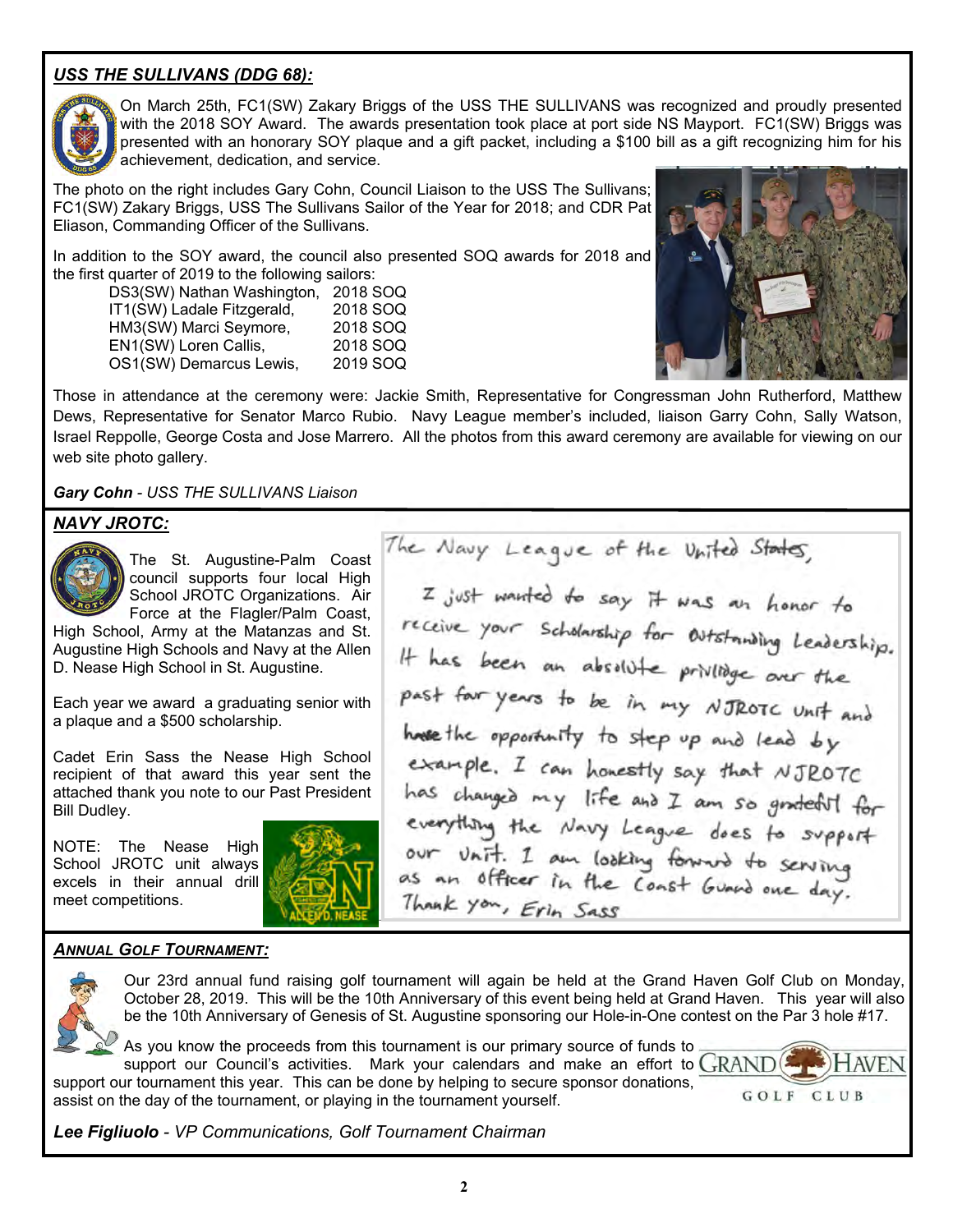#### By **The Maritime Executive** 2019-05-09 12:40:19



The Coast Guard Foundation, a non-profit organization committed to the education and welfare of all Coast Guard members and their families, recently recognized Crowley Maritime Corporation chairman and CEO Tom Crowley Jr. and his company for more than 30 years of support. The award ceremony occurred at the foundation's 25th Tribute to the Coast Guard Seventh District event in Fort Lauderdale, Florida. The event, originally scheduled for late January but postponed due to the partial government shutdown, was held April 18.

The rescheduled date did nothing to dampen spirits, as the function was one of the most successful in recent memory, with more than 400 people in the crowded ballroom at the Pier Sixty-Six Hotel and Marina. Approximately \$380,000 was raised that evening to support Coast Guard Foundation programs and initiatives that provide education, morale and relief support for Coast Guard members and families.



**Coast Guard Foundaion Board Chairman** 

"In addition to supporting events like this one in Fort Lauderdale, Crowley has contributed

to our scholarship program, Fallen Heroes Fund and morale programs all across the country," said Will Jenkins, Coast Guard Foundation board chairman. "For all of this and so much more, we would like to offer Tom and the entire Crowley Maritime organization this well -deserved recognition and our deepest thanks."

In honoring Crowley, the foundation noted the company's large-scale response to Puerto Rico after its devastation by Hurricane Maria. Within two hours of the Coast Guard reopening the island's main port in San Juan, a Crowley vessel arrived and began discharging critical commercial and relief cargoes. Over the next 182 days, Crowley unloaded more than 200 vessels with cargo consisting of nearly 40,000 commercial loads and 8,000 Federal Emergency Management Agency (FEMA) loads, including food, water and humanitarian supplies as well as thousands of electrical transformers and poles; and 10 million miles of power line. That mission was accomplished by 300 Puerto Rico employees, themselves reeling from the hurricane.

"The men and women of our entire company and I are honored to receive this recognition from the Foundation," Crowley said. "We also appreciated the organization's constant support of the men and women serving our nation in the U.S. Coast Guard. The U.S. Merchant Marine can depend on the Coast Guard every day, and we applaud the great support by the Foundation to those who ensure safety and security on our nation's waters and ports."

Crowley has led the company since 1994, succeeding as CEO his father and grandfather in leadership dating back to the company's founding in 1892. The company is a U.S.-based, \$2 billion-a-year marine solutions, energy and logistics services company with operations around the world.

At the event, the Foundation also presented an award to the Rescue Coordination Center Miami and an aircrew from Air Station Clearwater. The brave individuals were recognized for their rescue of 28 fishermen who were forced to abandon their 131-foot commercial fishing vessel when it became fully engulfed in a destructive onboard fire.

#### *THE GREATEST GENERATION:*

J. D. Powell, a deceased member of America's Greatest Generation was a Navy Combat Aircrewman (emphasis on Combat) and Navy Leaguer. He was aboard the USS Hornet and observed Doolittle's Riders launch for their "Thirty Seconds Over Tokyo". He experienced two aircraft carriers being sunk out from under him, crew-ditched a damaged plane in the open ocean and twice successfully parachuted from stricken aircraft.

Toward WW-II's end, J.D. was ordered to the US to participate in a War Bond Tour. On one occasion after relating his combat experiences, a member of the audience asked if he was ever 'afraid during all that' . . . J.D. answered, "yes ma'am, I was scared that one time . . . and it lasted 34-months".



The SA-PC NL's surviving members of the Greatest Generation are Joe McDonald (D-Day, Iwo Jima and Okinawa) and Boyd Guttery. For his D-Day action, Joe McDonald was awarded the French government's Legion of Honor.



**J.D. with his memorabilia** 

*Claude Caviness - VP Membership & USCG ANT Liaison*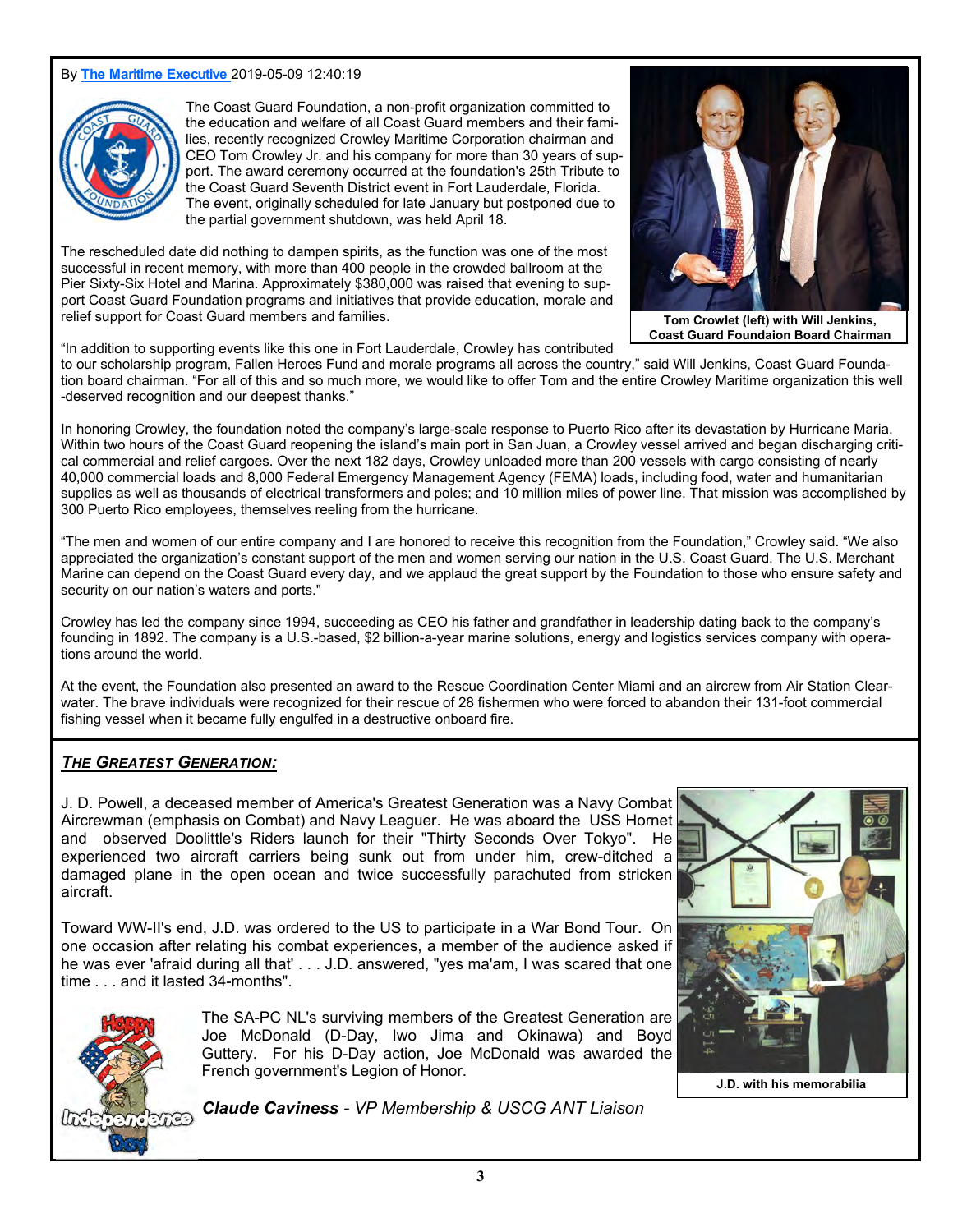## *USCGC VALIANT (WMEC 621):*



USCGC Valiant returned to Mayport on Memorial Day following a successful nine-week drug patrol in the Eastern Pacific. The ship was greeted by excited family and friends, as well as liaison Sally Watson and new member Luc Lausier. The crew seized 2,718 pounds of cocaine, worth over \$41 million. They also apprehended three suspected drug smugglers. The crew patrolled over 14,000 nautical miles on their mission.

"The noteworthy results of Valiant's patrol underscore what a well-trained crew can accomplish with a still highly-capable 51-year-old Coast Guard cutter," said Cmdr. Matthew Waldron, Valiant's commanding officer. "Transiting through the Panama Canal and patrolling well out into the Eastern Pacific Ocean, at one point we were closer to Kodiak, Alaska than we were to Mayport. We overcame multiple engineering casualties to remain fully mission capable in the most highly trafficked maritime drug smuggling vector in the world for two months, all with no lost operational days. In doing so, we supported the nation's counterdrug mission by apprehending illicit drug smugglers on the high seas, leading to the disruption and dismantling of transnational criminal organizations. I am so incredibly proud of what this crew overcame and accomplished. Now back home we will refit, repair, and recharge - all so Valiant can go right back out and do it all again."



*Sally Watson - USCGC Valiant Liaison*

## *MEMORIAL DAY 2019:*



A Memorial Day celebration was held at the Florida National Guard Cemetery in St. Augustine this year. The first of the two photos, which were scanned from the newspaper, show the Color Guard being led by Council member Jana Teehan. The second shows three members of our Sea Cadet battalion, they are PO3 Jonathan Clark, Seaman Isabella Giammanco and Seaman Recruit Julianne Hunter. Cadet Giammanco is the daughter of Joe & Shannon Giammanco, our Council's Liaison to the St. Augustine Sea Cadet Battalion.

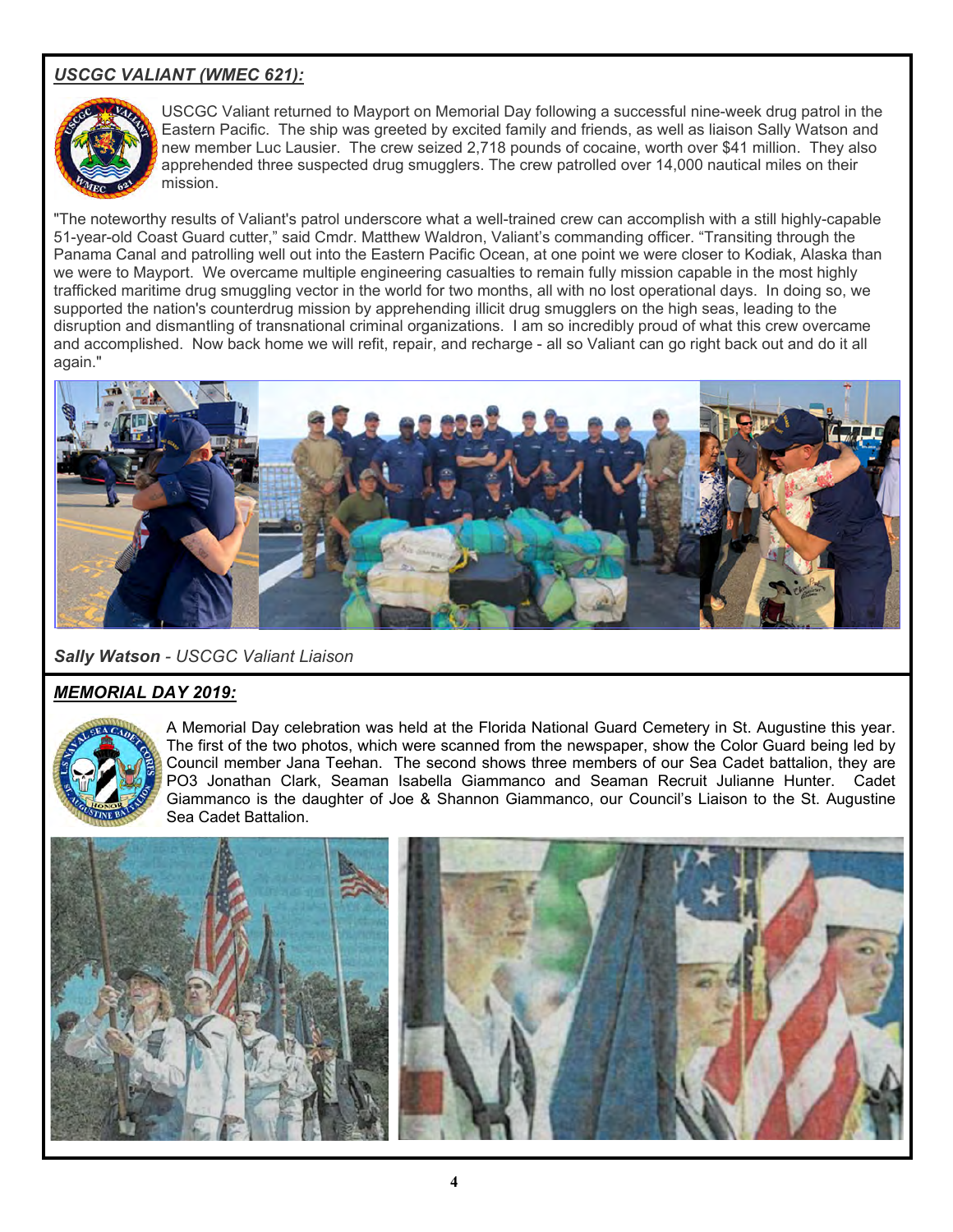## **D-DAY AND BATTLE OF NORMANDY**

NIVERSAR

Having just celebrated the 75th anniversary of the D-Day Invasion, this article about a genuine war hero had to be included in our newsletter for all members to read.

Brigadier General Theodore Roosevelt Jr. the son of President "Teddy" Roosevelt, was the oldest man to hit the beach on the D-day invasion. He was also the highest ranking person to directly participate in the beach landing invasion. He was supposed to be with the other command staff in England. Gen. Roosevelt knew the importance of the mission, he knew much of the invasion force were new, untried soldiers who had never seen combat. His requests to join his men were repeatedly denied, but he persisted, even when his superiors told him he faced near certain death.

He was granted permission after explaining how his presence would inspire confidence in the invasion plan. The Commander of the Allied Forces, General Eisenhower wrote Roosevelt's eulogy before the invasion.

On the morning of the attack, as he requested, Gen. Roosevelt was in one of the lead landing craft. He led his men across the beach to a rally point under heavy fire. Being pinned down, it appeared they were going to be wiped out. Roosevelt took charge and led a move over the sea wall.

At that time, he realized other troops were trapped back on the beach, and cut off. He returned to the beach and led these men to join the attacking force. He repeated this action several times, under heavy fire.

For these actions, he received the Congressional Medal of Honor. The official citation is below:

*"For gallantry and intrepidity at the risk of his life above and beyond the call of duty on 6 June 1944, in France. After 2 verbal requests to accompany the leading assault elements in the Normandy invasion had been denied, Brig. Gen. Roosevelt's written request for this mission was approved and he landed with the first wave of the forces assaulting the enemy-held beaches. He repeatedly led groups from the beach, over the seawall and established them inland. His valor, courage, and presence in the very front of the attack and his complete unconcern at being under heavy fire inspired the troops to heights of enthusiasm and self-sacrifice. Although the enemy had the beach under constant direct fire, Brig. Gen. Roosevelt moved from one locality to another, rallying men around him, directed and personally led them against the enemy. Under his seasoned, precise, calm, and unfaltering leadership, assault troops reduced beach strong points and rapidly moved inland with minimum casualties. He thus contributed substantially to the successful establishment of the beachhead in France."*

What the citation does not say, is that Gen. Roosevelt was a combat veteran of WWI, where he was disabled by being shot through the knee. He required a cane to walk due to his injury. Gen. Roosevelt was 56 years old at the time of the invasion. He literally stormed the beach at Normandy with a cane in one hand and a pistol in the other!

When the beach was secured, later that day, command staff began to arrive. They were met on the beach by Gen. Roosevelt who gave a full report on the invasion operation.

Six days later, Roosevelt died of a heart attack. He is buried in France. He has been called "the toughest man on the longest day."